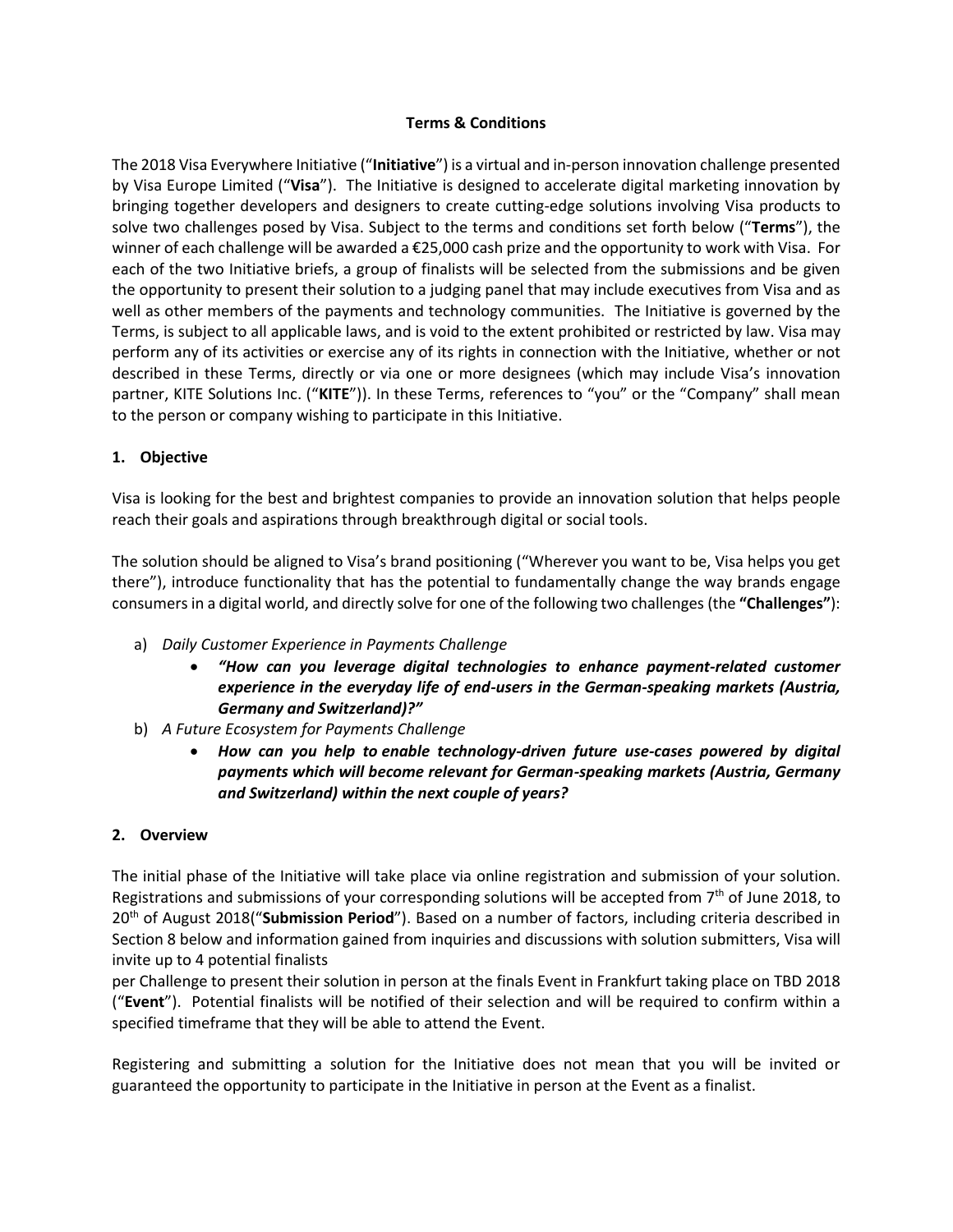A winner will be selected for each of the two briefs (each a "**Brief Winner**"). Each Brief Winner will be awarded a €25,000 cash prize to be provided via bank transfer. If Visa determines in its sole discretion that a Brief Winner has created a standout solution, Visa may provide further investment and mentoring support to that Brief Winner, subject to the parties agreeing a suitable development program and additional terms for the investment.

Visa reserves the right, in its sole discretion and without prior notice, to adjust the number of finalists, potential finalists, and alternates selected, or to adjust any of the dates and/or timeframes stipulated in these Terms for purposes of verifying a participant's compliance with these Terms, or as a result of technical problems, or in light of any other circumstances that, in Visa's opinion, affect the proper administration of the Initiative as contemplated in these Terms.

You agree that you will not issue any press release or make any public statement or disclosure about the Initiative without Visa's prior written consent, and that failure to comply with this may result in disqualification.

## **3. Agreement to Terms**

By submitting a solution, (a) you agree to comply with all applicable laws, these Terms, and any other guidelines or instructions provided to you by Visa in connection with the Initiative, (b) you represent and warrant that you have the authority to bind your company and its participants to these Terms, and (c) you agree that all decisions of Visa and the Initiative's judges ("**Judges**") are final and binding on you, your Company, and its participants.

To the extent that there is any inconsistency between these Terms and any Initiative-related materials, including but not limited to social media, website content, and television, print, or online advertising, the Terms shall govern.

## **4. How to Submit**

You may register for and submit to the Initiative by following the instructions at <https://www.visa.de/visa-everywhere/everywhere-initiative/initiative-dach.html>

Your online registration will be subject to Visa's Terms of Service and Privacy Policy. You must enter the required information accurately and accept the terms and conditions displayed as part of the registration process in order to participate in the Initiative.

All registrations and submissions must be received by 20<sup>th</sup> of August 2018, 11:59 pm CET to be considered for the Initiative. Visa's systems shall serve as the official clock for purposes of the registration and submission deadline. In your submission, you must identify the particular Challenge that your solution is intended to address.

It is solely your responsibility to ensure that you have properly registered and submitted your solution. Visa will not be responsible for any lost, delayed, misdirected, incomprehensible, incomplete, damaged, garbled or undeliverable registrations or solutions, or any delay or failure to transmit, process, receive or consider registrations or solutions.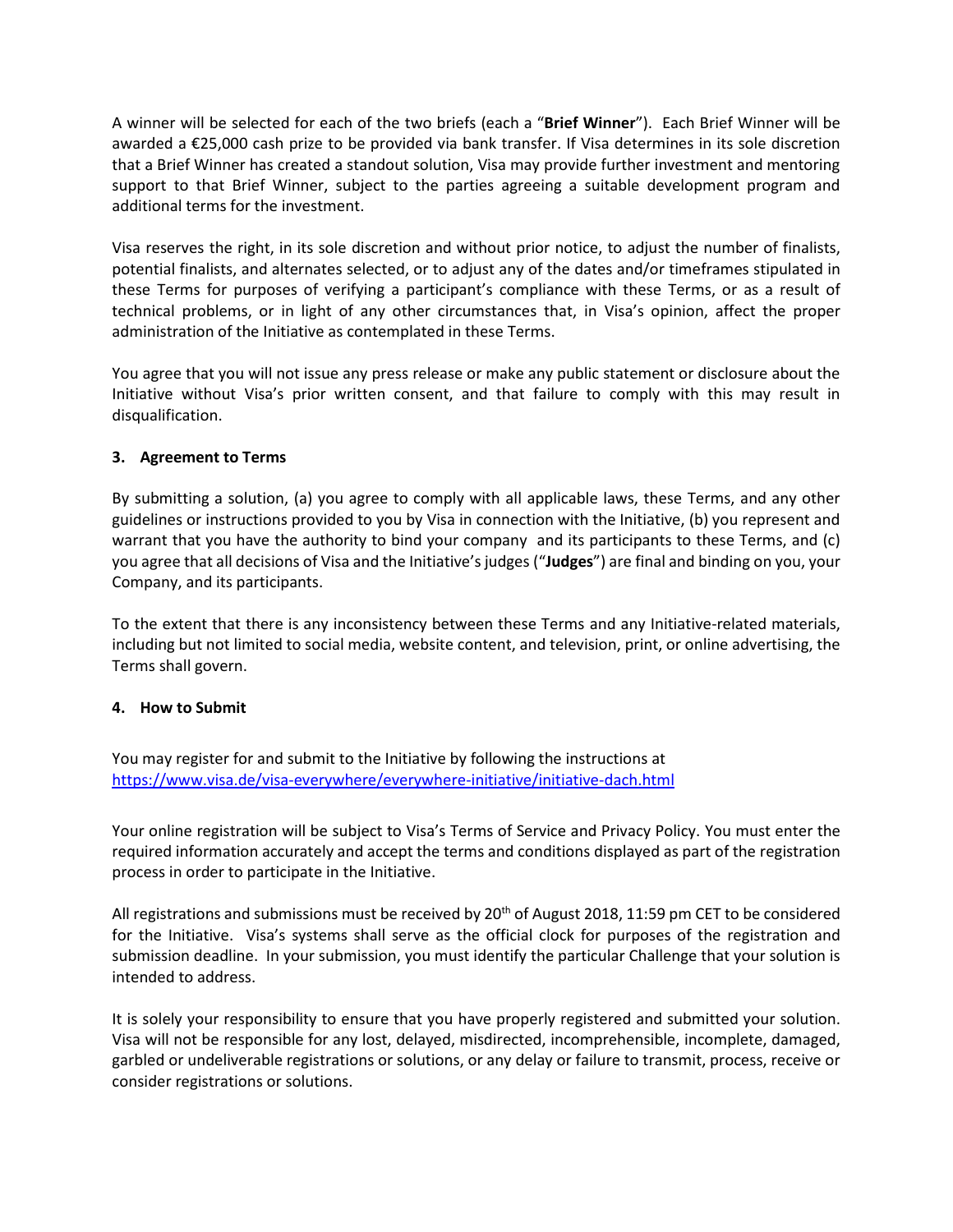After the Submission Period has ended, Visa will notify you by email and/or phone if you are selected as a potential finalist to present your submission at the Event. If you are selected as a potential finalist, you may be required to prepare a development schedule plan which sets out details about kickoff, wireframes, rough prototype, initial designs, alpha & beta tests, final Q&A, and any other items that Visa may require in order to assess your solution against Visa's judging criteria. Solutions may be further developed or modified between initial submission and in-person presentation.

## **5. Eligibility – Participants**

You may only register for the opportunity to participate in the Initiative if you are a company incorporated or registered to do business in Austria, Bulgaria, the Czech Republic, Denmark, Finland, France, Germany, Ireland, Israel, the Netherlands, Norway, Poland Portugal, Slovakia, Spain, Sweden, Switzerland and Turkey and the UK at the time of registration, and all participants from your Company are at least 18 years old at the time of registration (or at least the age of majority in your/their jurisdiction of residence, or the age allowing legitimate employment of natural persons in your/ their jurisdiction). In addition, employees of Visa or its designee(s) are not be eligible to submit a solution or participate in the Initiative.

In addition to the above, Visa will also select one 'wildcard entry' from those startups participating in the NOAH Berlin Fintech competition to participate in the Initiative in person at the Event as a finalist.

Visa may request valid proof of eligibility, including with respect to identity, corporate organisation, age and other relevant documentation, and may disqualify a participant at any time without notice for any reason, including, without limitation, if Visa determines (in its sole discretion) that the provided proof is not sufficient or the participant does not otherwise meet the Initiative's eligibility criteria, or the participant fails to comply with these Terms or attempts in any way to disrupt or undermine the Initiative or to circumvent any of these Terms.

You are not required to make any purchase or pay any fee to register, participate, or receive an award or other recognition in the Initiative nor will you be required to make available any ownership or equity stake in your Company to participate in this Initiative. However, you and your Company (if applicable) are responsible for all expenses you may choose to incur in the course of developing your solution. If you are invited to present at the Event as a finalist, Visa will pay for your reasonable travel costs to and from the Event and your reasonable accommodation costs and other reasonable expenses incurred in connection with the Event provided that these costs are agreed in advance. You will be responsible for obtaining any required visa or travel documents needed to attend the event.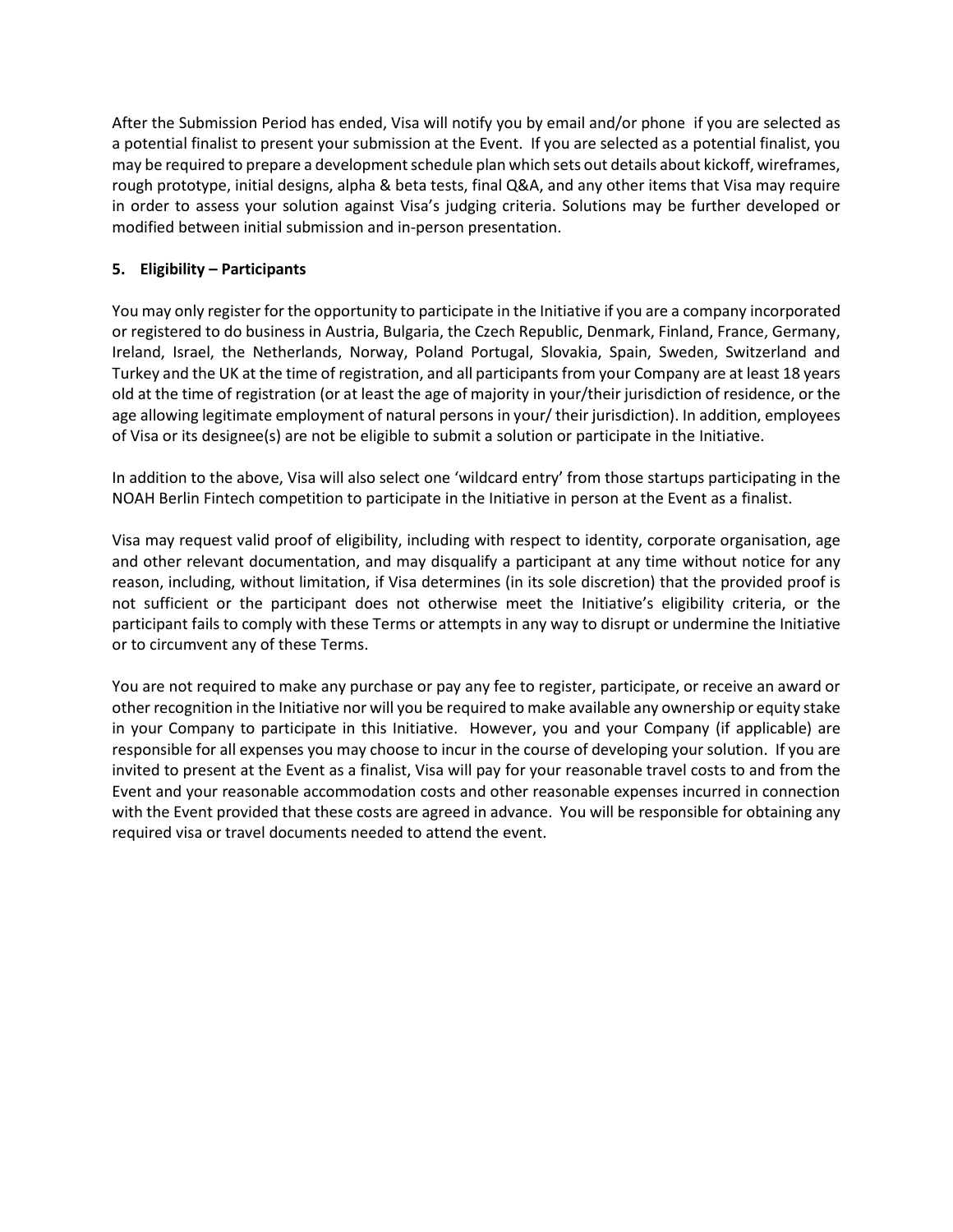### **6. Visa Materials**

In the course of developing your solution, you may be granted access to Visa APIs or other materials, documentation, data, content, or code (collectively, "**Visa Materials**") via the Visa Developer Portal ("**VDP**") subject to and governed by the VDP Terms of Use ("**TOU**") available at https://developer.visa.com/terms. To the extent that you are provided access to the VDP and Visa Materials, and subject to and contingent upon your compliance with these Terms, Visa hereby grants to you a limited, revocable, non-exclusive, non-transferable, non-sublicensable, royalty-free license in the country where your company is registered to access and use the VDP and Visa Materials solely during the Initiative and solely for the purposes of developing and demonstrating your solution. Upon access and use of the VDP and any Visa Materials, you agree to abide by such TOU, which (as they exist now or may subsequently be amended) are hereby incorporated by reference, such that references to these Terms shall include the TOU. Any use of the Visa Materials shall include attribution to Visa as the source thereof and shall contain all copyright and other proprietary notice or legends found on the original.

You agree that Visa may restrict the number of calls or uses your solution makes through the Visa APIs, for any reason including, but not limited to, concerns regarding stability or security of the Visa APIs or other Visa systems, or for no reason. You agree that Visa may throttle, suspend or permanently terminate responses to your solution's Visa API calls or uses, at Visa's sole discretion, and that Visa may change the method of access to the Visa APIs at any time.

You represent and warrant and agree that: (a) you will use the Visa Materials only for purposes permitted by and in accordance with these Terms, this Initiative and applicable laws and regulations and not for any commercial use, and any future commercial use of the Visa Materials shall be subject to separate terms and conditions; and (b) you are solely responsible for, and neither Visa nor its affiliates have any responsibility to you or any third party for, (i) any data, content, or resources that you obtain, transmit or display through your solution or the Visa Materials and (ii) any breach of your obligations under these Terms, any applicable third party license, or any applicable laws or regulations, and for the consequences of such breach.

You acknowledge and agree that your authorized use of the Visa Materials does not excuse you from, and Visa will not be responsible for your, compliance with applicable laws, regulations and rules, including without limitation those that may require you to be licensed as a money transmitter or chartered as a bank in the jurisdiction in which you are, may be, or will be offering services or to pay taxes or fees or make any withholdings.

In partial consideration for your right to use Visa Materials during the Initiative, you hereby grant to Visa, its parents, subsidiaries and affiliates, and their respective officers, directors, employees, agents, and designees (collectively, the "**Visa Parties**") a fully paid-up, royalty-free, worldwide, non-exclusive, irrevocable covenant and undertaking not to sue (and not to assist or provide consent to any third party to sue) under any intellectual property rights which you own or control that relate to the Visa Materials (including the technologies, programs or services described therein), including any patents to make, have made, use, offer for sale, sell, import and otherwise provide the Visa Materials (or any portion thereof) and to practice any method, process or procedure in connection therewith. You hereby further irrevocably covenant and undertake not, in any way, to rely upon or refer to the Visa Materials, or any portion, functionality or other characteristics thereof in any assertion or allegation of patent infringement (direct or indirect) or to assist or provide consent to any third party to do so.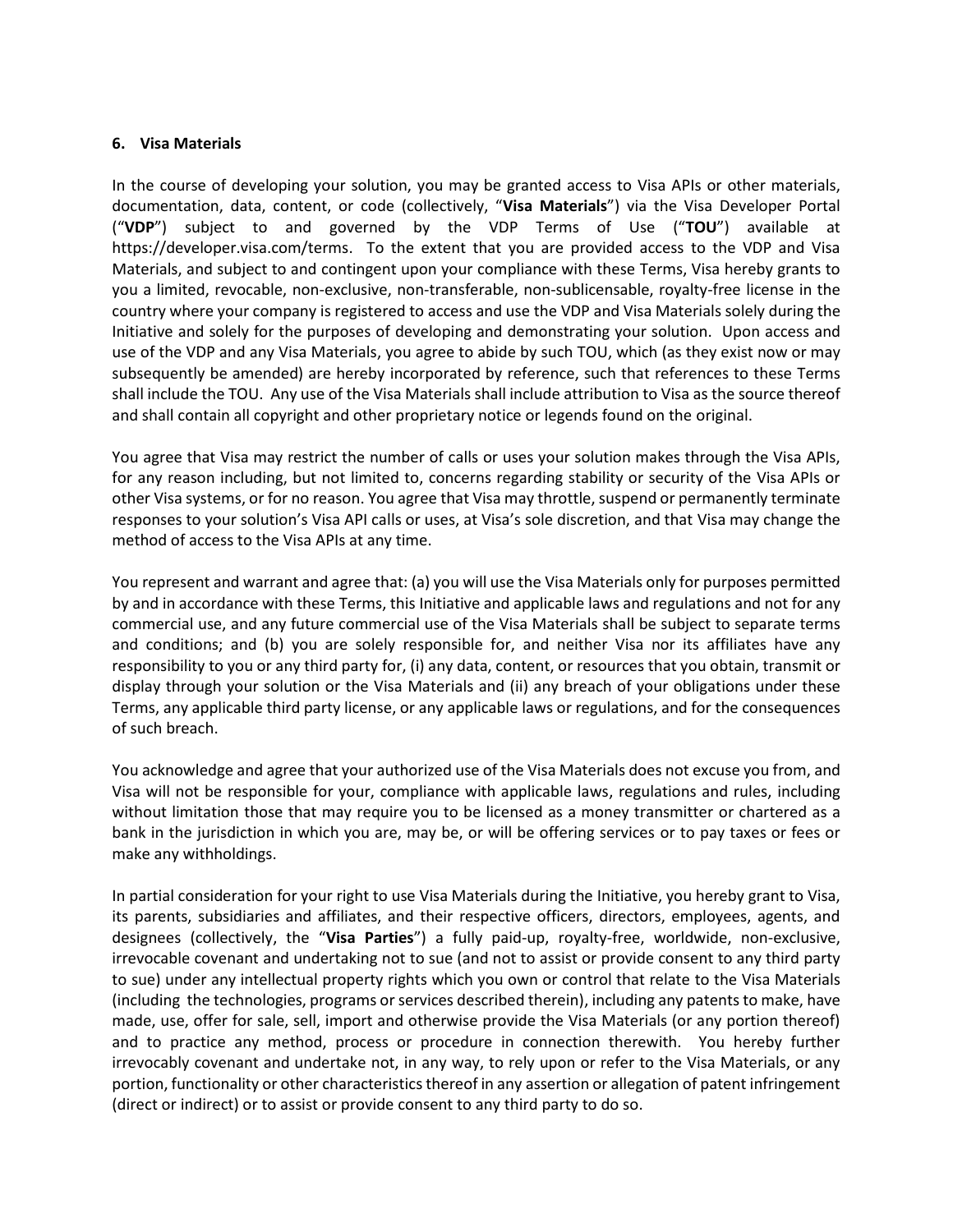# **7. Solution Guidelines**

Your solution should be designed to meet all of the following criteria, each as determined by Visa in its sole discretion:

- a. Offers new functionality, features, tools or approach that solve one of the two Challenges;
- b. Incorporates and addresses an emerging digital or social trend;
- c. Is a minimum potentially viable product that can be easily integrated into a pilot with Visa and partner companies;
- d. Does not contain, depict, imply or refer (explicitly or otherwise) to any content that:
	- i. is inappropriate, objectionable, or unsuitable;
	- ii. disparages or refers negatively to Visa, the Initiative, or any other person or entity;
	- iii. unnecessarily refers to any third party (person or entity); or
	- iv. violates any law or any third party's intellectual property, privacy, personality or other rights ("**Third-Party Rights**")
- e. Does not conflict with any of Visa's core values or brand guidelines or positioning, and is not otherwise likely to be objectionable to Visa;
- f. Does not contain malicious code, create an information security risk or otherwise compromise the integrity of the solution or related software, data or property, whether alone or integrated with any Visa experience, product or service.

Visa may disqualify any solution, without notice, if it determines in its sole discretion that the solution does not comply with any of the above requirements or otherwise with these Terms.

In addition, prior to the final presentations, Visa may – but is not obligated to – provide additional guidance or feedback to potential finalists, either individually or as a group, regarding the development of their solution(s).

## **8. Your Additional Representations and Warranties**

By submitting a solution to the Initiative, you represent and warrant that:

- a. You and the solution satisfy all of the eligibility requirements and criteria set forth in these Terms;
- b. You are the original creator of the solution;
- c. You are the sole owner of, or you have obtained all necessary and appropriate rights, licenses, and permissions to use the solution and all content in and on the solution and your submission;
- d. The solution is original and has not been previously published or received any previous award or recognition;
- e. The solution does not infringe or violate any Third-Party Rights, and none of the Visa Parties will infringe any Third-Party Rights when they copy, display, modify, transmit or otherwise use the solution in connection with the Initiative or in any other way contemplated herein; and
- f. The solution is not the subject of any actual or threatened litigation, claim, or dispute.

Visa reserves all rights and remedies in the event that Visa determines that any of the above representations and warranties is materially false, including but not limited to disqualification.

## **9. Judging Process**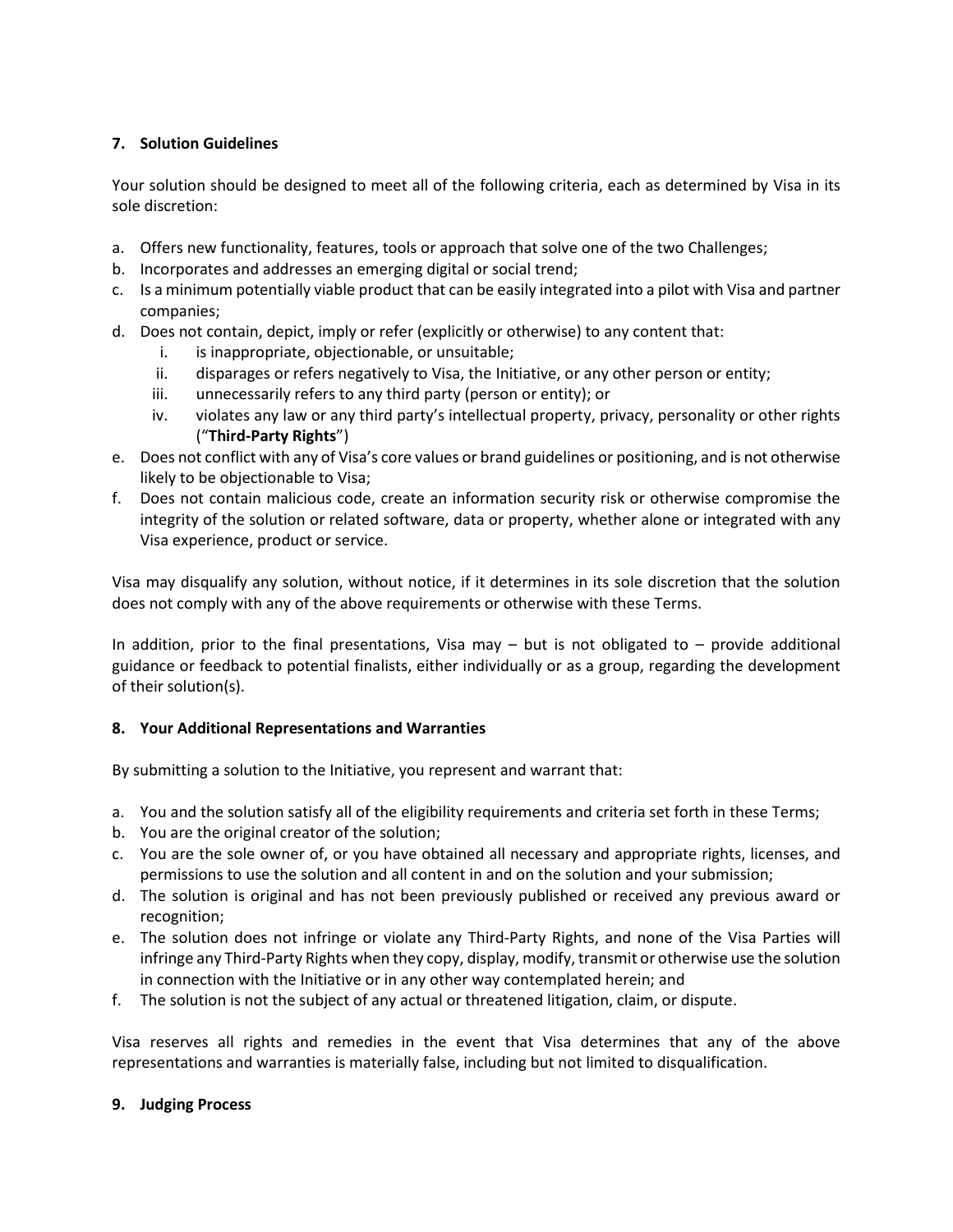Visa and the Judges will select the potential finalists, Brief Winners, and Overall Winner in their sole discretion. Throughout the Initiative, Visa may contact you regarding your Company, your solution, its implementation, or other relevant topics to assist in evaluating your submission, and may share with Visa and the Visa Parties information received from such inquiries, correspondence, and discussions.

Because Visa is seeking innovative ideas and solutions, there is no single criterion on which Visa and the Judges will evaluate your solution. Solutions will be judged on a combination of the following criteria:

- o **Desirability:** The likely impact of the submitted solution in terms of desirability for consumers based in the German speaking region comprising of Austria, Germany and Switzerland ("the German Speaking Markets"):
	- How likely are consumers in the the German speaking Markets to adapt the proposed solution? Is it something customers really need and are willing to use?
	- Whether the submitted solution/ idea/ product addresses the specific needs and behaviour of consumers in the German Speaking Markets.
	- Uniqueness, level of innovation /novelty.
- o **Feasibility:** Impact of the submitted solution in terms of feasibility of the solution in line with the characteristics of the German Speaking Markets.
	- How feasible is the product/ idea/ solution from a technical perspective? Does the solution require the development of completely new capabilities?
	- Is the solution in line with market specifications? For example: payment and banking, retail, traveling and mobility sector.
	- How easily can the solution be implemented?
	- How scalable is the solution?
	- Does the solution drive digital payments, especially over cash?

Visa and the Judges reserve the right, at their sole discretion, to provide a participant who submits a solution for one Challenge with the award for a different Challenge. Decisions of Visa and the Judges with respect to all aspects of the Initiative will be final and binding.

# **10. Award Eligibility**

One finalist will be selected to receive an award for each of the two Challenges. A finalist is not eligible for an award in the Initiative unless all participants from the Company have complied with, and remain in compliance with, these Terms.

Award recipients will be notified by email and/or phone. If the award notification is returned as undeliverable or if the selected finalist does not comply with these Terms, Visa may disqualify the finalist, and the Judges may select an alternate award recipient.

If you change your telephone number, email address, and/or street address after registering for the Initiative, it is your sole responsibility to promptly notify Visa by email notice or postal mailing to the address (listed below).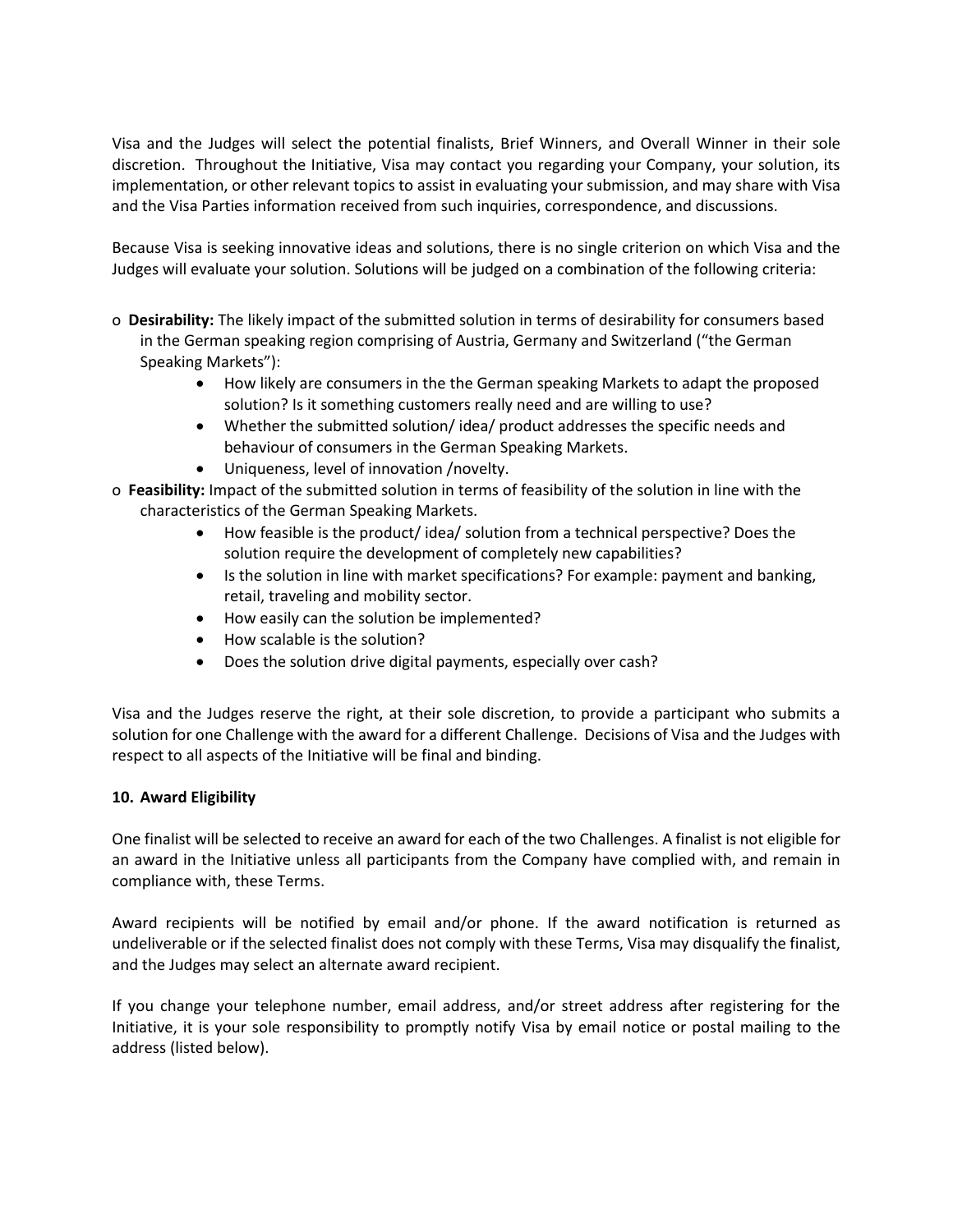### **11. Award**

Each Company selected as a Brief Winner will be awarded €25,000 EUR. If Visa determines in its sole discretion that a Brief Winner has created a standout solution, Visa may provide further investment and mentoring support to that Brief Winner, subject to the parties agreeing a suitable development program and additional terms for the investment.

Visa's designee will make reasonable efforts to deliver a cash award to the address provided by the award recipient. However, Visa cannot guarantee that any award returned to Visa's designee due to non-delivery at the provided address will be re-sent to the award recipient. You agree that Visa has no liability for any cash award or payment thereof to the extent that Visa has provided funds for such award to its designee.

All taxes and costs related to any award are the sole responsibility of the award recipient. All award items must be accepted as awarded (with no substitutions), and may not be sold or transferred.

### **12. Cancellation**

If for any reason Visa cannot run the Initiative as planned due to any force majeure events (including without limitation as a result of bugs, tampering, unauthorized intervention, fraud, technical failures, infection by computer virus or any other cause that corrupts, impairs or affects the administration, security, fairness, integrity, or proper conduct of this Initiative), Visa may cancel, modify, extend or suspend the Initiative in its sole discretion.

### **13. Intellectual Property Rights**

You will retain any intellectual property rights you have in the solution that you create and present in your submissions, except to the extent of any Visa technologies or intellectual property rights embodied or incorporated therein in accordance with these Terms and subject to Visa's ownership of any Visa IP (as defined below). However, by participating in this Initiative, you acknowledge and agree that to the extent permitted by applicable law, any ideas, concepts, data, materials, or information related to your solution or the Initiative that you share are not confidential or proprietary, and Visa and others (including but not limited to anyone attending the in-person presentations) may use, incorporate or disclose any of them now or in the future in any manner, and you waive any and all related claims that you may have against the Visa Parties or anyone participating in or attending this Initiative. Notwithstanding the foregoing, subject to your ownership of intellectual property under this paragraph, in the event you are selected to further develop technology with Visa, such development may be subject to additional terms to be agreed by the parties.

If your presentation or solution includes likenesses of third parties or contains content or elements not owned by you, you must be able to provide signed written legal releases (in a form that is satisfactory to Visa) that permit you to use and exploit such content and elements in the manner used and exploited and that permits the Visa Parties to use and exploit the content and elements in accordance with these Terms.

By submitting a solution, you acknowledge and agree that your solution may be similar or identical in theme, idea, format or other respects to (a) other solutions submitted in connection with this Initiative or other programs or submitted for other reasons or (b) other materials developed by the Visa Parties or their contractors. To the maximum extent permissible by law, you waive any and all past, present, and future claims that any solution or other works accepted, reviewed or used by the Visa Parties may be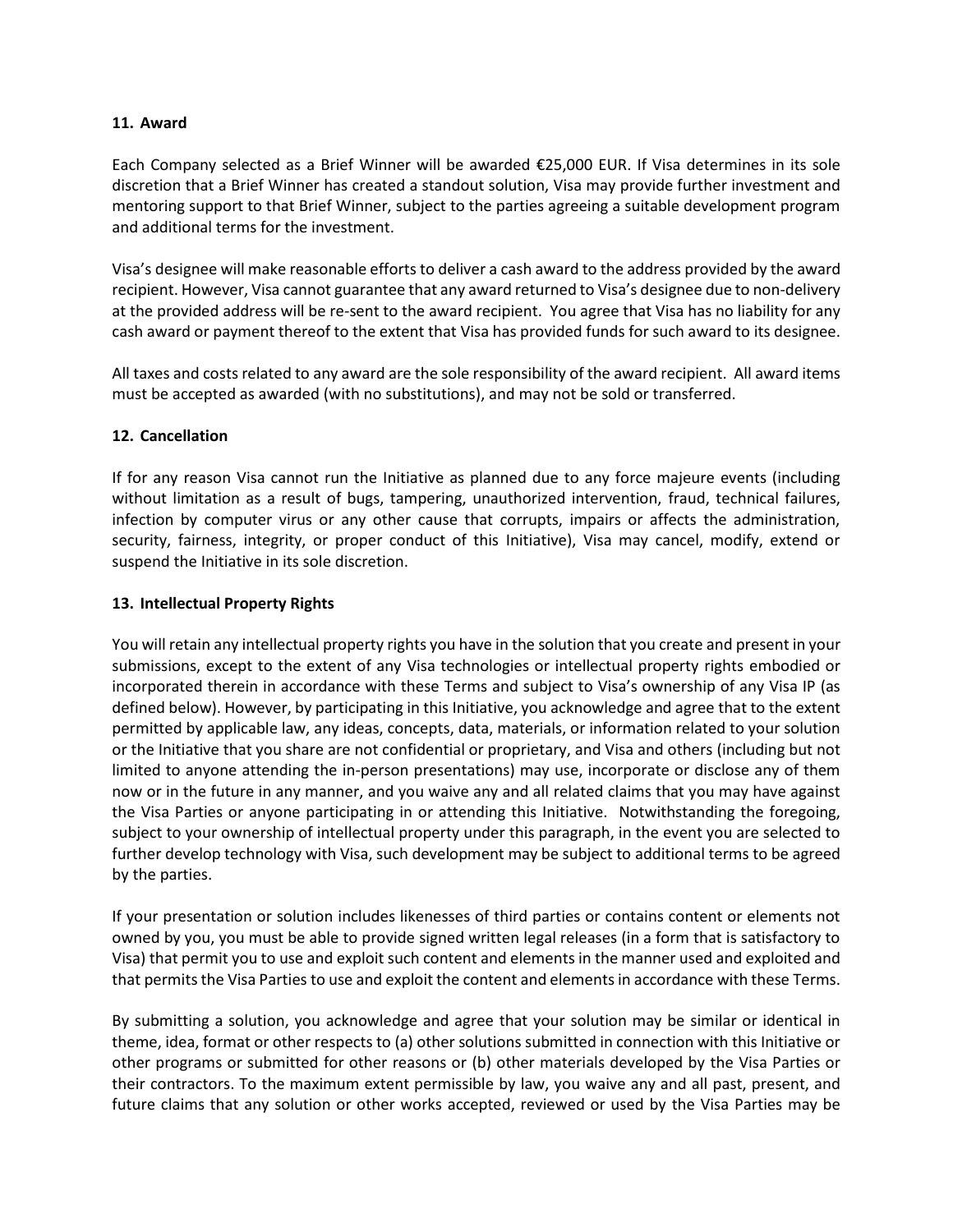similar to your solution, and that you are owed any compensation in connection with such solution or other works accepted, reviewed or used by the Visa Parties.

In addition, you hereby grant to the Visa Parties an unrestricted, royalty-free, perpetual, irrevocable, worldwide, sublicensable, assignable license (and you acknowledge that the Visa Parties have no obligation) to reproduce, communicate, modify, display, transmit, publicly perform, make derivative works from, and otherwise use your submission and solution (in whole or in part) without any fee or other form of compensation, and without further notification or permission, for the following purposes:

- a. Administering the Initiative;
- b. Identifying you by name as the creator of the solution;
- c. Displaying some or all of the solutions at the in-person finalist pitch day, and in any and all media now known or hereafter devised, worldwide; and
- d. Advertising or promotion in any media, including without limitation to advertise or promote the Initiative, future challenges, and Visa's or its affiliates' products and services.

You agree that Visa is not responsible for any unauthorized use of your submission or solution (in whole or in part) by third parties.

You agree that Visa and its affiliates exclusively own and shall retain all worldwide right, title and interest in and to the Visa Materials and Visa's trademarks, service marks, logos, trade dress, trade names or service names ("**Visa Marks**") (collectively, "**Visa IP**"), including without limitation all intellectual property rights therein. Nothing in these Terms grants you any rights to use any Visa Marks. No title to or ownership of any Visa IP is granted or otherwise transferred to you or any other entity or person under these Terms, and any rights not expressly granted herein are withheld. You agree to cooperate with Visa to maintain Visa's ownership of the Visa IP, and you agree to promptly provide notice of any claims relating to the foregoing.

By participating in the Initiative, you acknowledge and agree that any Enhancements you provide to the Visa Parties in connection therewith shall be deemed solutions submitted to the Initiative and subject to the same licenses and permitted uses described above. "**Enhancements**" means any derivatives, submissions, recommendations, suggestions, ideas, modifications, debugs, inventions, discoveries, concepts, data, know-how, requests, original expressions, working models, prototypes, or improvements of any Visa Materials, patentable or not. You may not use or disclose Enhancements or Visa Materials for any patents. Without limiting any of Visa's other rights or remedies, if you use or disclose Enhancements for any patents, or file or prosecute any patents for inventions based on Enhancements, you hereby grant Visa a fully paid-up, exclusive, perpetual, worldwide, irrevocable, royalty-free, sublicensable, and fully transferable license to exercise all rights under such patents.

You agree to execute all documents and take all further actions as may reasonably be required by Visa in order to protect, perfect or enforce any of the rights assigned, granted, waived or confirmed (or purported to be assigned, granted, waived or confirmed) under these Terms.

# **14. Publicity**

By attending any Initiative-related event in person as a participant, you agree that Visa and the Visa Parties may photograph, videotape and otherwise record footage of you in relation to your participation in the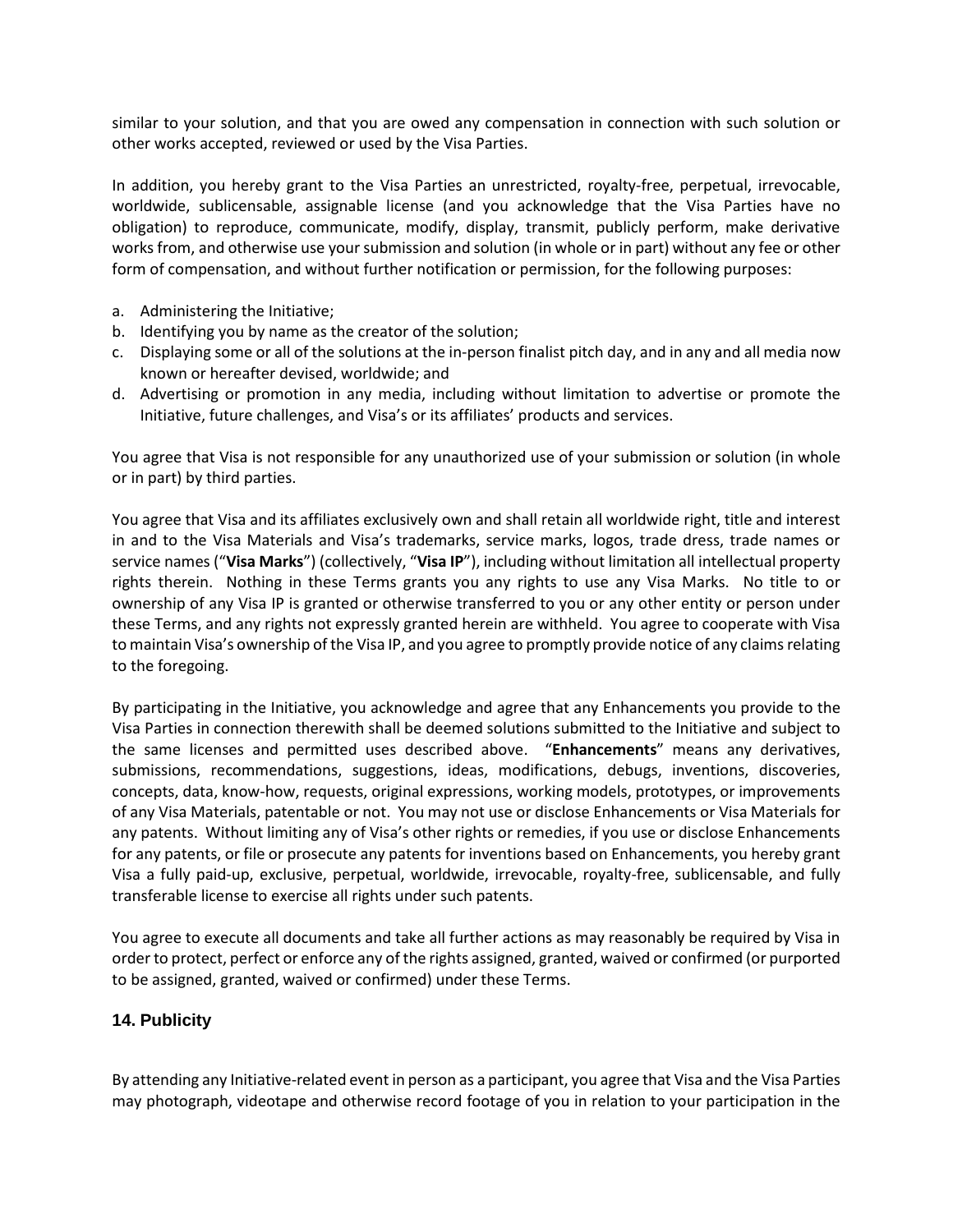Initiative (collectively, "**Footage**"). By submitting a solution, you hereby warrant and represent that you have secured the same consent from each participant from your Company. Footage, including all copyright and other rights therein and thereto, will be owned by Visa, and the Visa Parties will have the right but not the obligation to use, edit, copy, publish and exploit such Footage and all elements embodied therein, in whole or in part, in any and all media now known or hereafter devised throughout the world, in perpetuity, for advertising, publicity, promotional, trade and other purposes without further notification, permission, or consideration.

Except where otherwise prohibited by law, you consent to the Visa Parties' use of your Company's name as well as your name, voice, likeness and biographical information in any and all media now known or hereafter devised throughout the world, in perpetuity, for advertising, publicity, promotional, trade, and other purposes without further notification, permission, or consideration. You also grant to the Visa Parties a revocable, non-exclusive, non-transferable license to use your or your Company's trademarks, service marks, logos, trade dress, trade names and service names to publicize your solution and usage of the Visa Materials. By submitting a solution, you are representing and warranting that you have secured the same consent from each participant from your Company.

## **15. Disclaimers, Liability and Indemnification**

SUBJECT TO PARAGRAPH 4 BELOW, THE VISA PARTIES DO NOT ACCEPT LIABILITY FOR ANY LOSS OR DAMAGE OF ANY SOLUTION OR FOR ANY OTHER LOSS OR DAMAGE RESULTING DIRECTLY OR INDIRECTLY FROM YOUR PARTICIPATION IN THE INITIATIVE, YOUR ACCESS OR USE OF THE VDP OR ANY VISA MATERIALS, YOUR RECEIPT, USE OR REDEMPTION OF ANY AWARD OR BENEFITS, OR YOUR INABILITY TO RECEIVE, USE OR REDEEM ANY AWARD OR BENEFITS.

THE VDP AND VISA MATERIALS ARE PROVIDED ON AN "AS IS" AND "AS AVAILABLE" BASIS WITH NO WARRANTY. YOU AGREE THAT THE VISA PARTIES HAVE NOT MADE AND ARE NOT RESPONSIBLE OR LIABLE FOR ANY WARRANTY, REPRESENTATION, OR GUARANTEE, STATUTORY, EXPRESS, OR IMPLIED (INCLUDING BUT NOT LIMITED TO THE IMPLIED WARRANTIES OF MERCHANTABILITY, TITLE, AND FITNESS FOR A PARTICULAR PURPOSE), IN FACT OR IN LAW, RELATIVE TO THE INITIATIVE, THE VDP, VISA MATERIALS, OR ANY AWARD OR BENEFIT.

SUBJECT TO PARAGRAPH 4 BELOW, THE VISA PARTIES SHALL NOT IN ANY CIRCUMSTANCES BE RESPONSIBLE OR LIABLE TO YOU FOR: (1) INCORRECT OR INACCURATE TRANSCRIPTION OF REGISTRATION OR SUBMISSION INFORMATION OR LATE, LOST, INCOMPLETE, MISDIRECTED SOLUTIONS, OR REGISTRATIONS OR SOLUTIONS RECEIVED THROUGH IMPERMISSIBLE OR ILLEGITIMATE CHANNELS; (2) TECHNICAL FAILURES OF ANY KIND, INCLUDING THE MALFUNCTIONING OF ANY TELEPHONE, COMPUTER, NETWORK, HARDWARE OR SOFTWARE; (3) THE UNAVAILABILITY OR INACCESSIBILITY OF THE VDP, VISA MATERIALS OR ANY SERVICE; (4) UNAUTHORIZED HUMAN INTERVENTION IN ANY PART OF THE REGISTRATION, SUBMISSION, OR JUDGING PROCESS OF THE INITIATIVE; (5) ELECTRONIC OR HUMAN ERROR WHICH MAY OCCUR IN THE ADMINISTRATION OF THE INITIATIVE OR THE PROCESSING OF REGISTRATIONS OR SOLUTION SUBMISSIONS OR IN THE JUDGING PROCESS; OR (6) ANY INJURY OR DAMAGE TO PERSONS OR PROPERTY, INCLUDING YOUR COMPUTER, WHICH MAY BE CAUSED, DIRECTLY OR INDIRECTLY, IN WHOLE OR IN PART, FROM YOUR PARTICIPATION IN THE INITIATIVE OR FROM DOWNLOADING OR USING ANY MATERIAL PROVIDED BY VISA.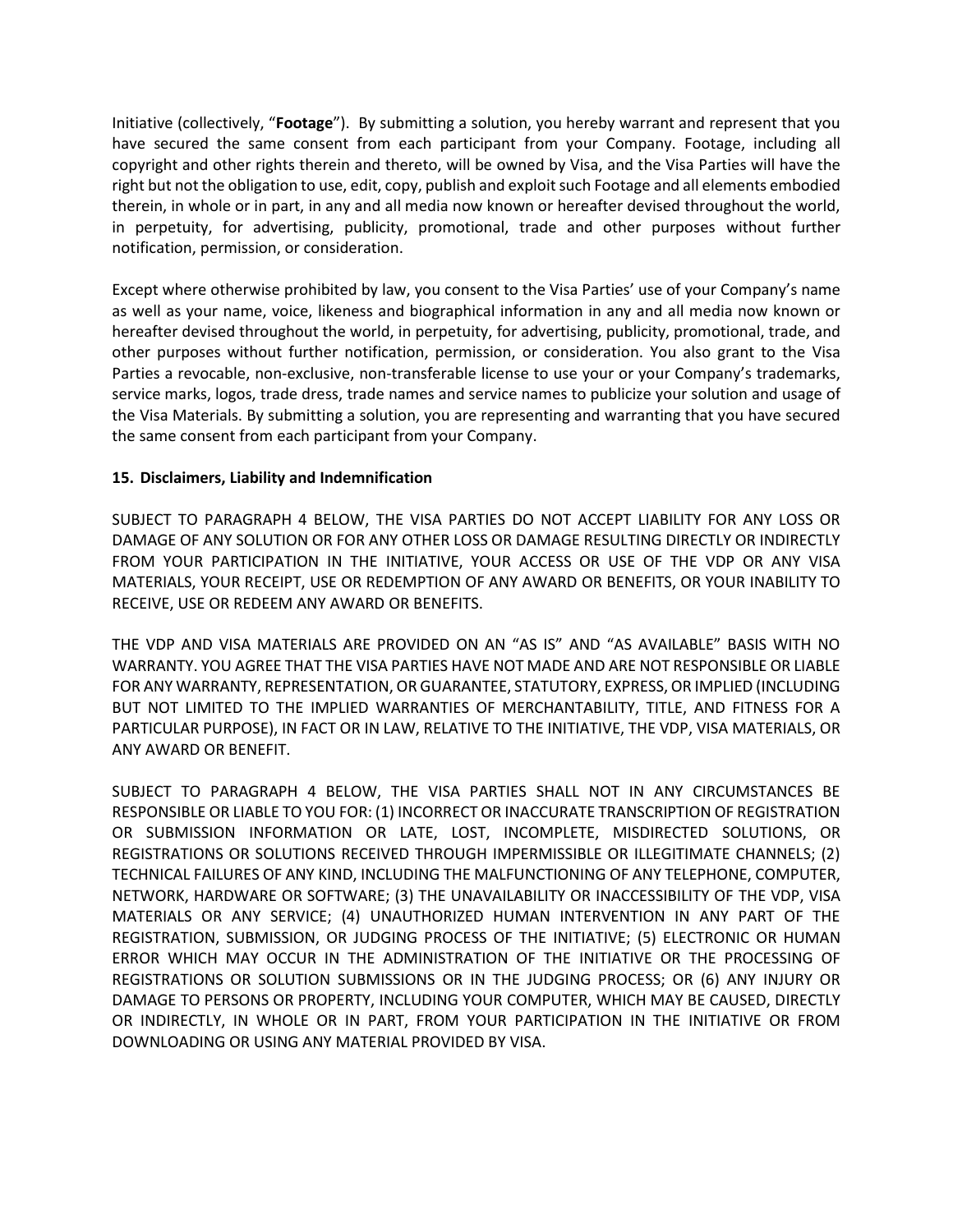NOTHING IN THIS AGREEMENT SHALL EXCLUDE OR IN ANY WAY LIMIT THE VISA PARTIES' LIABILITY FOR FRAUD OR DEATH OR PERSONAL INJURY CAUSED BY ITS NEGLIGENCE, OR FOR ANY OTHER LIABILITY TO THE EXTENT THAT SUCH LIABILITY MAY NOT BE EXCLUDED OR LIMITED AS A MATTER OF LAW.

SUBJECT TO PARAGRAPH 4 ABOVE, THE VISA PARTIES WILL NOT BE LIABLE TO YOU FOR ANY INDIRECT, SPECIAL, CONSEQUENTIAL, OR PUNITIVE DAMAGES IN CONNECTION WITH THE INITIATIVE, THE VDP, VISA MATERIALS, ANY AWARD OR BENEFIT OR THESE TERMS.

WITHOUT PREJUDICE TO THE FOREGOING AND SUBJECT ALWAYS TO PARAGRAPH 4 ABOVE, THE VISA PARTIES' MAXIMUM AGGREGATE LIABILITY TO YOU HOWSOEVER ARISING (WHETHER FOR BREACH OF CONTRACT, TORT, (INCLUDING NEGLIGENCE OR OTHERWISE) OUT OF OR IN CONNECTION WITH THE INITIATIVE, THE VDP, VISA MATERIALS, ANY AWARD OR BENEFIT OF THESE TERMS IS LIMITED TO DIRECT LOSSES ONLY AND SHALL IN NO CIRCUMSTANCES EXCEED THE SUM OF ONE THOUSAND DOLLARS (\$1,000).

YOU HEREBY RELEASE AND AGREE TO INDEMNIFY AND HOLD HARMLESS THE VISA PARTIES FROM ANY AND ALL DAMAGES, INJURIES, CLAIMS, CAUSES OF ACTION, LIABILITIES, COSTS AND EXPENSES (INCLUDING LEGAL FEES AND EXPENSES), OR LOSSES OF ANY KIND, KNOWN OR UNKNOWN, ABSOLUTE OR CONTINGENT, NOW OR IN THE FUTURE (INCLUDING BUT NOT LIMITED TO PERSONAL INJURY OR DEATH) ARISING FROM OR RELATED TO: (A) ANY BREACH OR ALLEGED BREACH BY YOU OF ANY REPRESENTATION, WARRANTY, OR OBLIGATION CONTAINED IN THESE TERMS; (B) ANY MISREPRESENTATION YOU MAKE UNDER THESE TERMS OR OTHERWISE TO VISA; (C) YOUR PARTICIPATION IN THE INITIATIVE, INCLUDING YOUR USE OF THE VDP OR VISA MATERIALS; (D) YOUR SOLUTION OR THE USE OR DISTRIBUTION THEREOF; OR (E) YOUR RECEIPT, USE OR REDEMPTION OF ANY AWARD OR BENEFIT, OR YOUR INABILITY TO RECEIVE, USE OR REDEEM ANY AWARD OR BENEFIT.

## **16. Personal Information**

Visa's use of your personal information will be governed by its Privacy Policy [link]

## **17. Governing Law**

The Initiative, these Terms, and any matter arising out of or in connection with them are governed by the laws of England and Wales and are subject to the exclusive jurisdiction of the English courts.

#### **18. Waiver**

Failure by Visa to enforce any term of these Terms will not constitute a waiver of that or any other provision.

## **19. Relationship to Visa**

You acknowledge that nothing in these Terms will constitute an employment, joint venture, or partnership relationship between you and Visa. In no way are you to be construed as the agent or to be acting as the agent of Visa in any respect, and vice versa.

#### **20. Further Information**